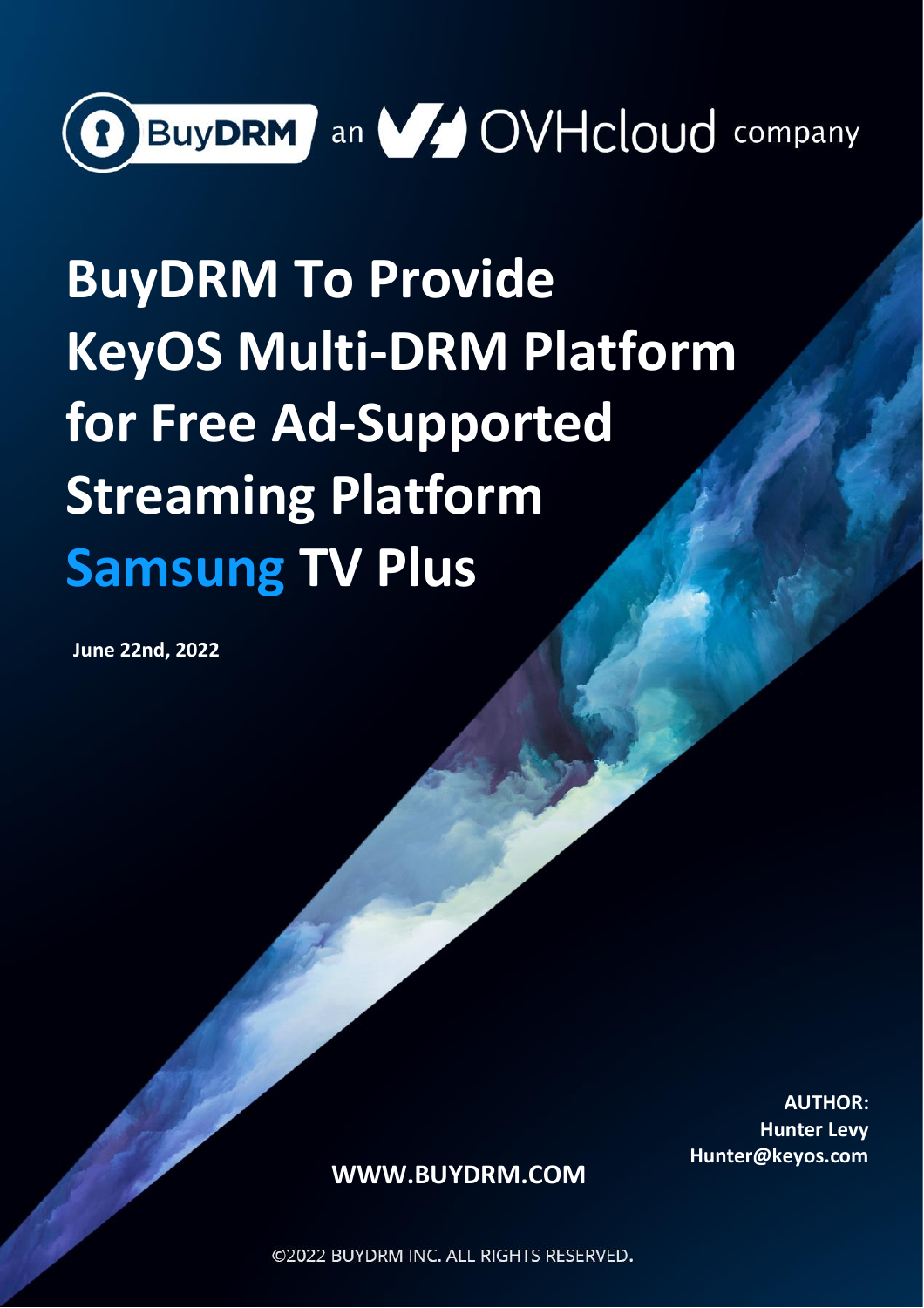



## **BuyDRM To Provide KeyOS Multi-DRM Platform for Free Ad-Supported Streaming Platform Samsung TV Plus**

*FAST and AVOD Services Positioned for Growth*

**June 22nd, 2022 – Austin, TX** –BuyDRM announced today the selection of the KeyOS Multi-DRM platform to provide streaming security for Samsung TV Plus, Samsung's free ad-supported streaming TV (FAST) platform.

Samsung TV Plus provides users of Samsung Smart TVs and Samsung Galaxy devices the ability to watch more than 200 channels and growing of live, on-demand content across 23 countries.

KeyOS is an award-winning, content security platform for premium video content with studioapproved multi-DRM and watermarking technologies that safeguard the distribution of highvalue video content.

"Samsung TV Plus has a strong position in the AVOD (Ad-Supported Video on Demand) marketplace with some of the most popular content, which is easily available to stream on consumers' smart TVs and mobile devices," said Christopher Levy, BuyDRM CEO & Founder. "As the global leader in streaming security for AVOD, BuyDRM is proud to deliver to such a leading global brand the DRM necessary to continue to scale its superior AVOD platform."

"BuyDRM and OVHcloud are uniquely positioned to serve the high-availability and scaling needs that Samsung TV Plus requires," said Thierry Souche, CTO at OVHcloud, the parent company of BuyDRM. "With BuyDRM and OVHcloud at the helm, Samsung TV Plus can focus on scaling their reach while ensuring its streaming security."

"The global AVOD market is set to expand significantly over the next five years. Consumers will increasingly turn to free-to-access content, which also turns up the heat on the SVOD players. Content protection will be key, making DRM increasingly critical," said Alex Davies, Senior Analyst at Rethink TV, the video research and consulting wing of Rethink Technology Research.

### **About BuyDRM**

BuyDRM™ is a leading global provider of Content Security Services for the entertainment, education, enterprise, and hospitality industries. As an OVHcloud company, BuyDRM's KeyOS content security platform powers many of the largest brands in media and technology.

With decades of market-leading experience implementing commercial content security solutions and media technologies, BuyDRM has amassed substantial success stories for many of